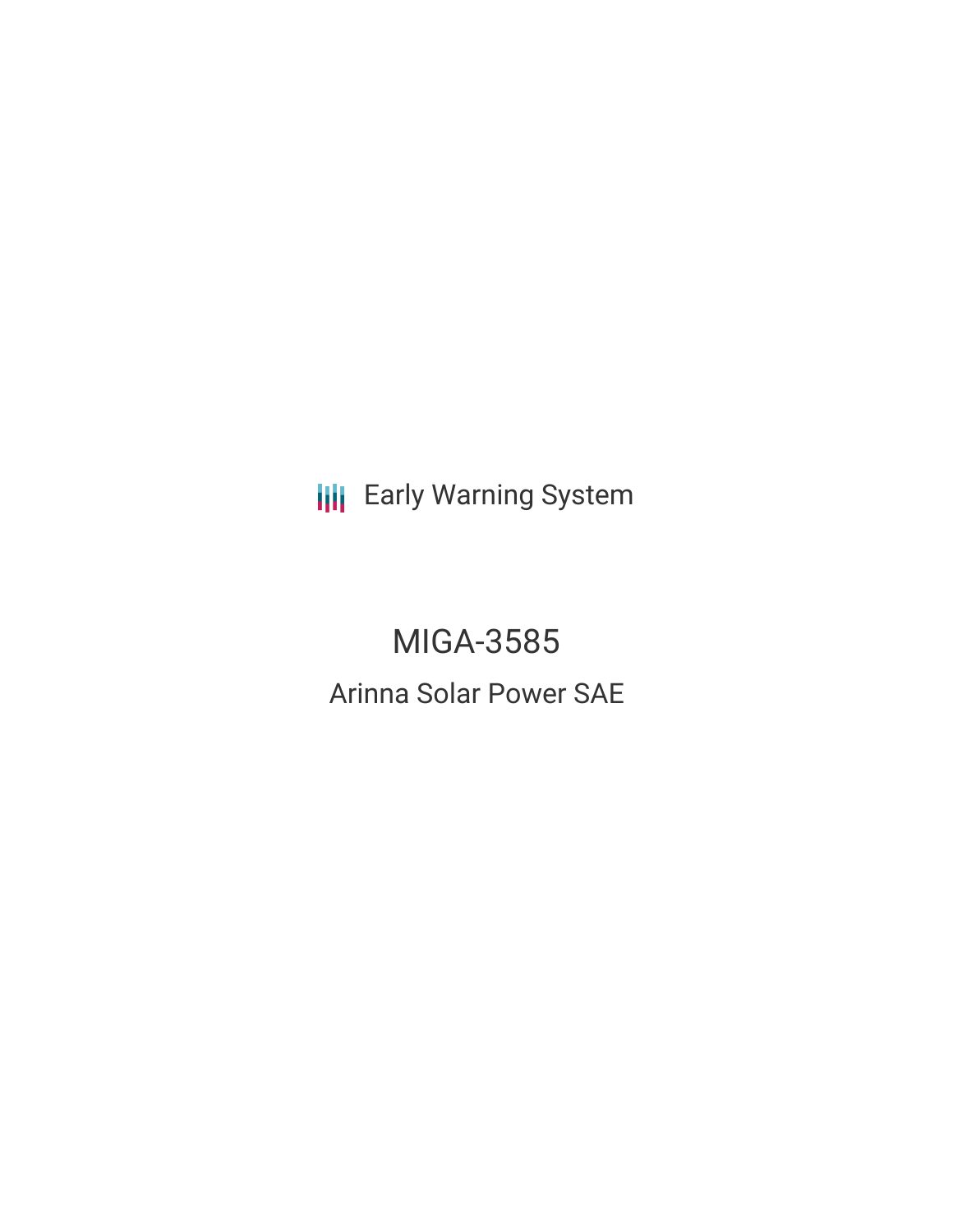

# **Quick Facts**

| <b>Countries</b>               | Eqypt                                                    |
|--------------------------------|----------------------------------------------------------|
| <b>Financial Institutions</b>  | Multilateral Investment Guarantee Agency (MIGA)          |
| <b>Status</b>                  | Proposed                                                 |
| <b>Bank Risk Rating</b>        | B                                                        |
| <b>Voting Date</b>             | 2017-09-20                                               |
| <b>Borrower</b>                | Enerray S.p.A.; Al Bilal Group for General Contracts Ltd |
| <b>Sectors</b>                 | Energy                                                   |
| <b>Investment Amount (USD)</b> | \$7.00 million                                           |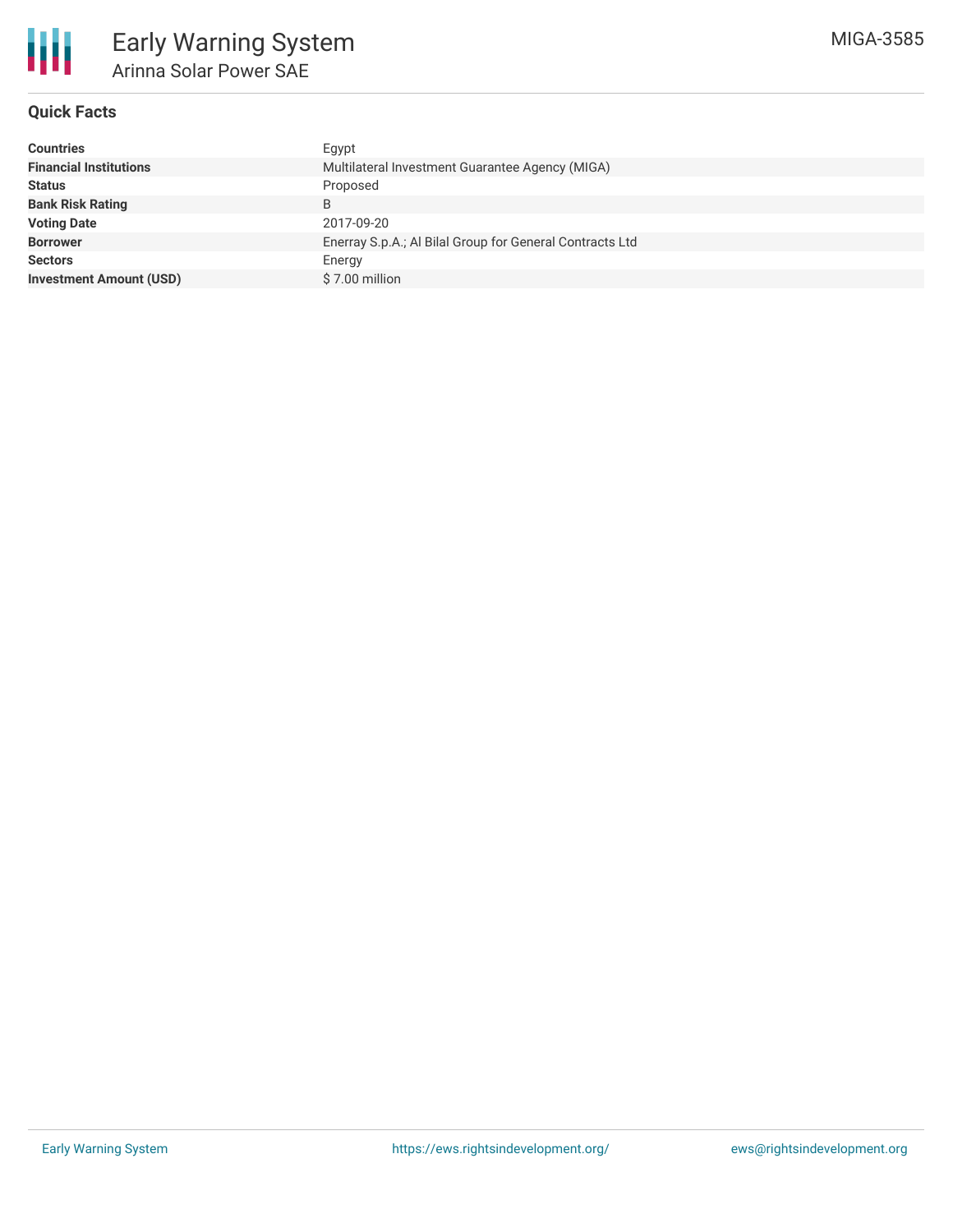

### **Project Description**

This summary describes proposed equity investments by Enerray S.p.A of Italy and Al Bilal Group for General Contracts Ltd of Iraq into Arinna Solar Power SAE. The investors have applied for a MIGA guarantee of US\$7.0 million for up to 15 years against the risks of Transfer Restriction and Inconvertibility, Expropriation, War and Civil Disturbance, and Breach of Contract. The project is part of Egypt's Feed-in-Tariff Round Two program. It consists of the design, development, construction, operation and maintenance of a greenfield solar IPP facility with installed capacity of 20MW located in the Benban solar PV park in the Aswan Governorate of Egypt.Egypt needs additional power generation capacity to meet growing energy demands and support economic growth along with private sector development. Despite hydrocarbon production and significant new gas discoveries, Egypt is a net importer of fossil fuels, which account for over 90% of its power generation. The project will add generation capacity, diversify the power generation mix, increase self-sufficiency, and reduce dependence on fossil-fuel imports. The project will help protect Egypt's economy from fluctuations in oil and gas prices, and reduce carbon emissions by producing emission-free power, in alignment with the goals of the Paris Agreement.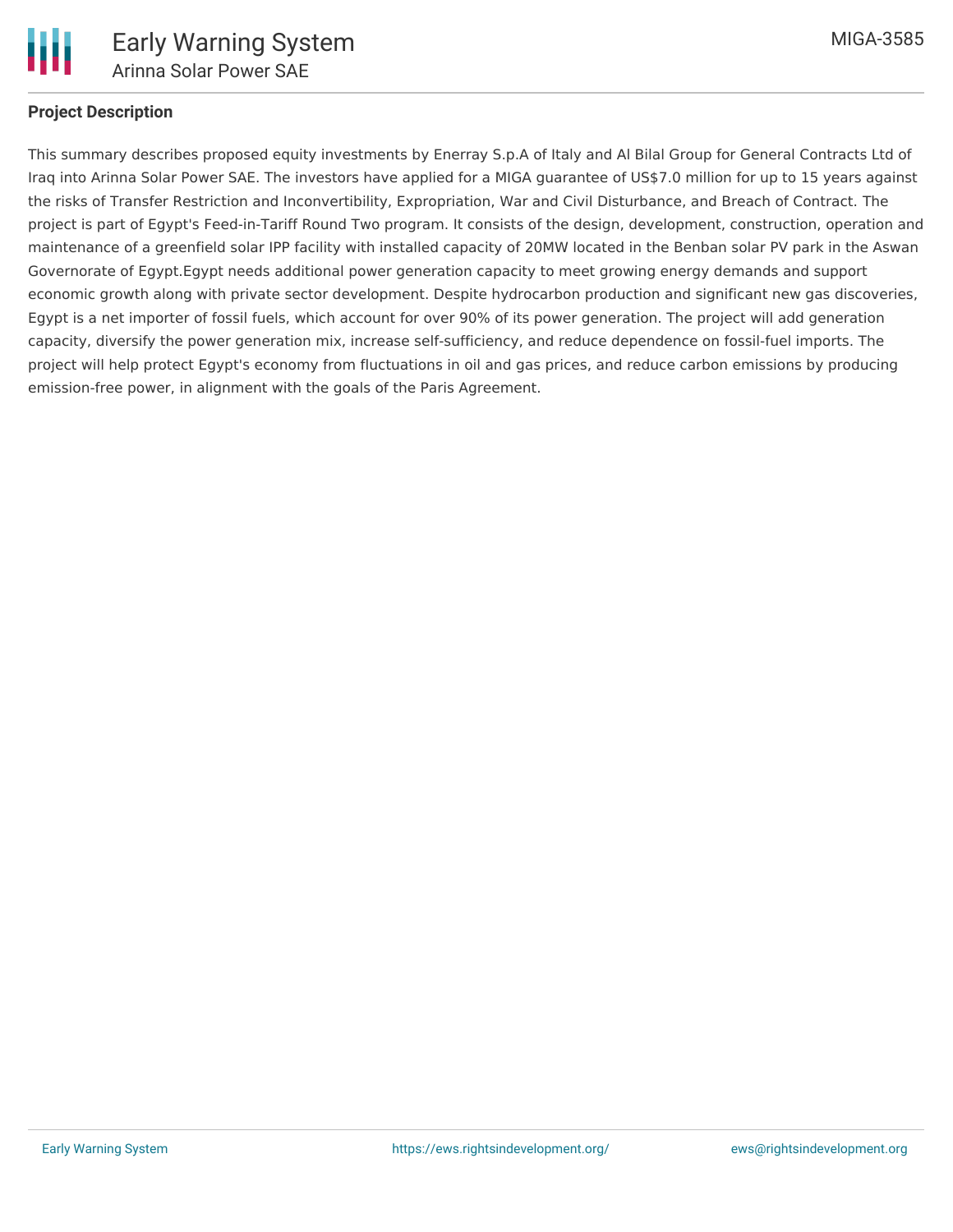# **Investment Description**

Multilateral Investment Guarantee Agency (MIGA)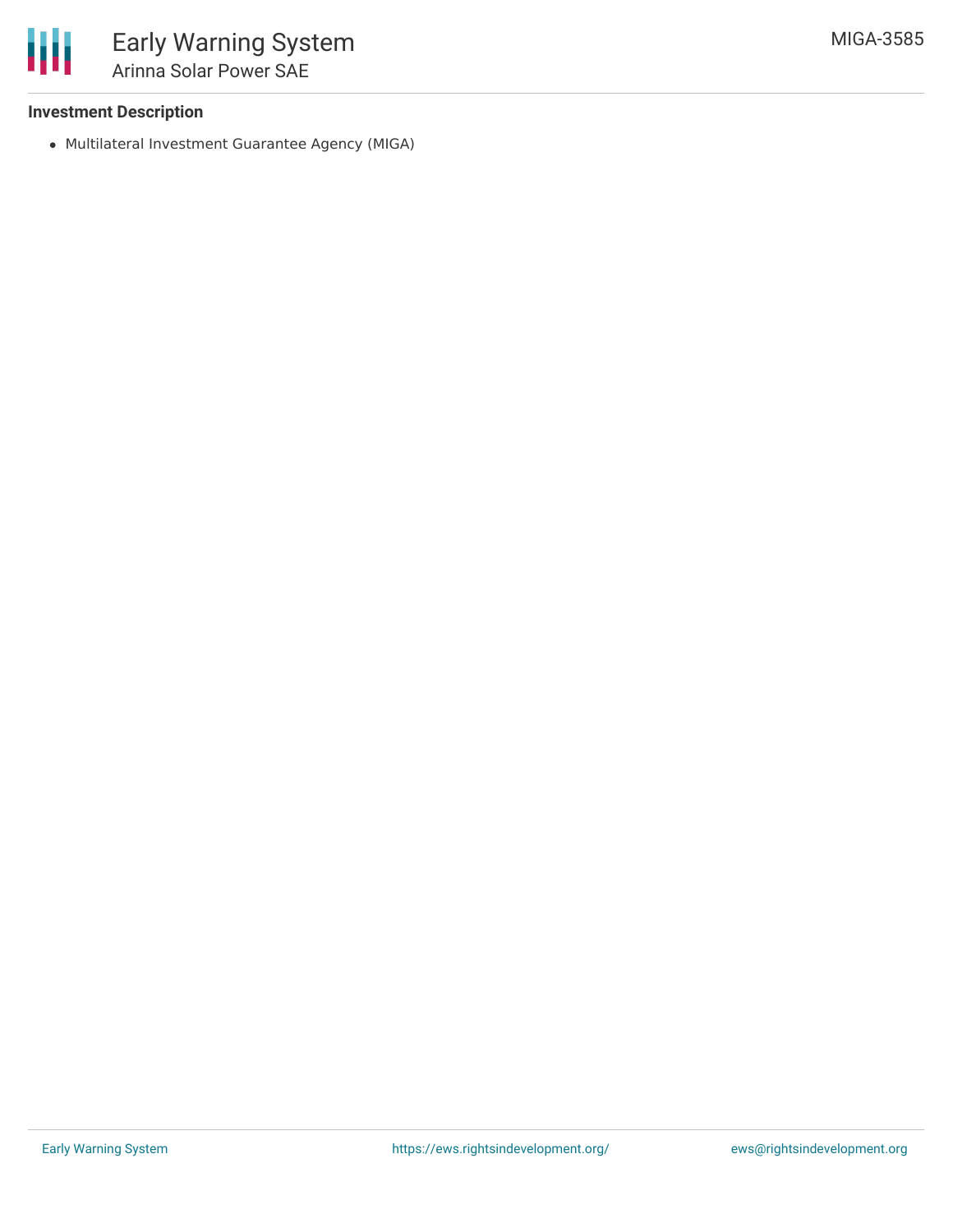

## **Contact Information**

#### ACCOUNTABILITY MECHANISM OF MIGA

The Compliance Advisor Ombudsman (CAO) is the independent complaint mechanism and fact-finding body for people who believe they are likely to be, or have been, adversely affected by an IFC or MIGA- financed project. If you submit a complaint to the CAO, they may assist you in resolving a dispute with the company and/or investigate to assess whether the IFC is following its own policies and procedures for preventing harm to people or the environment. If you want to submit a complaint electronically, you can email the CAO at CAO@worldbankgroup.org. You can learn more about the CAO and how to file a complaint at http://www.cao-ombudsman.org/